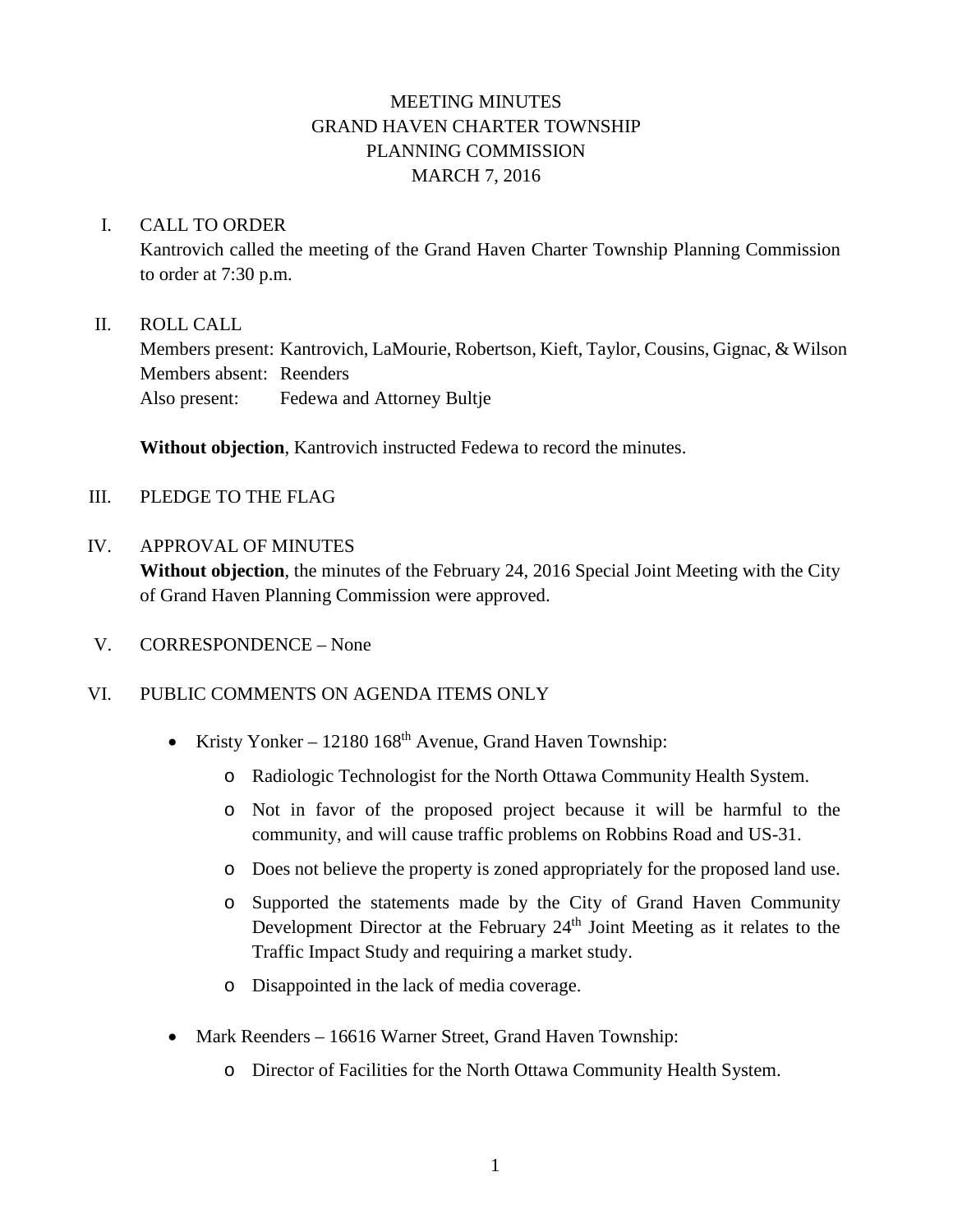- o Does not believe the scope of the Traffic Impact Study performed by Health Pointe was sufficient.
- o Supported the statements provided by the City of Grand Haven Planning Commission and Community Development Director.
- Jen VanSkiver 7512 Treeline Drive SE, Grand Rapids:
	- o Chief Communications Officer for the North Ottawa Community Health System.
	- $\circ$  Questions how "binding" the statements were at the February 24<sup>th</sup> Joint Meeting between the Township and City Planning Commissions.
	- o Supported the statements made by the City of Grand Haven Community Development Director at the February 24<sup>th</sup> Joint Meeting as it relates to the Traffic Impact Study and requiring a market study.
	- o Tourism is beneficial for this community, and believes it should have been incorporated into the scope of the Traffic Impact Study.
	- o Referenced a recent article published by MiBiz concerning a tax exemption being sought by Spectrum Health in a different municipality.
- Fedewa noted the City of Grand Haven Community Development Director learned many of her statements made at the February  $24<sup>th</sup>$  Joint Meeting were being misconstrued. In response, an email was provided to the Township expressing the true intent of her statements. Staff read the email aloud:
	- o "At the joint meeting, I was careful to state that the Health Pointe project is not in the City's jurisdiction, and that the Township's laws and processes are different from the City's. I stated that the City's PUD ordinance allows for the Planning Commission to require an environmental study, traffic study, and market study for a PUD. I stated that such studies are not always warranted, but they are available based on the project scope. My intention for stating that information was to shed some light on how the City Planning Commission would review such a project if it were proposed in the City. I thought it would be helpful for the audience to understand where we were coming from.

I did not "call out" the Township Planning Commission for approving the project without conducting an environmental study or market study. I simply stated what the City's laws allow for such studies to be conducted as part of our PUD process. If the Township's laws don't allow the Planning Commission to request/require such studies, then the Planning Commission would not have the authority to require them.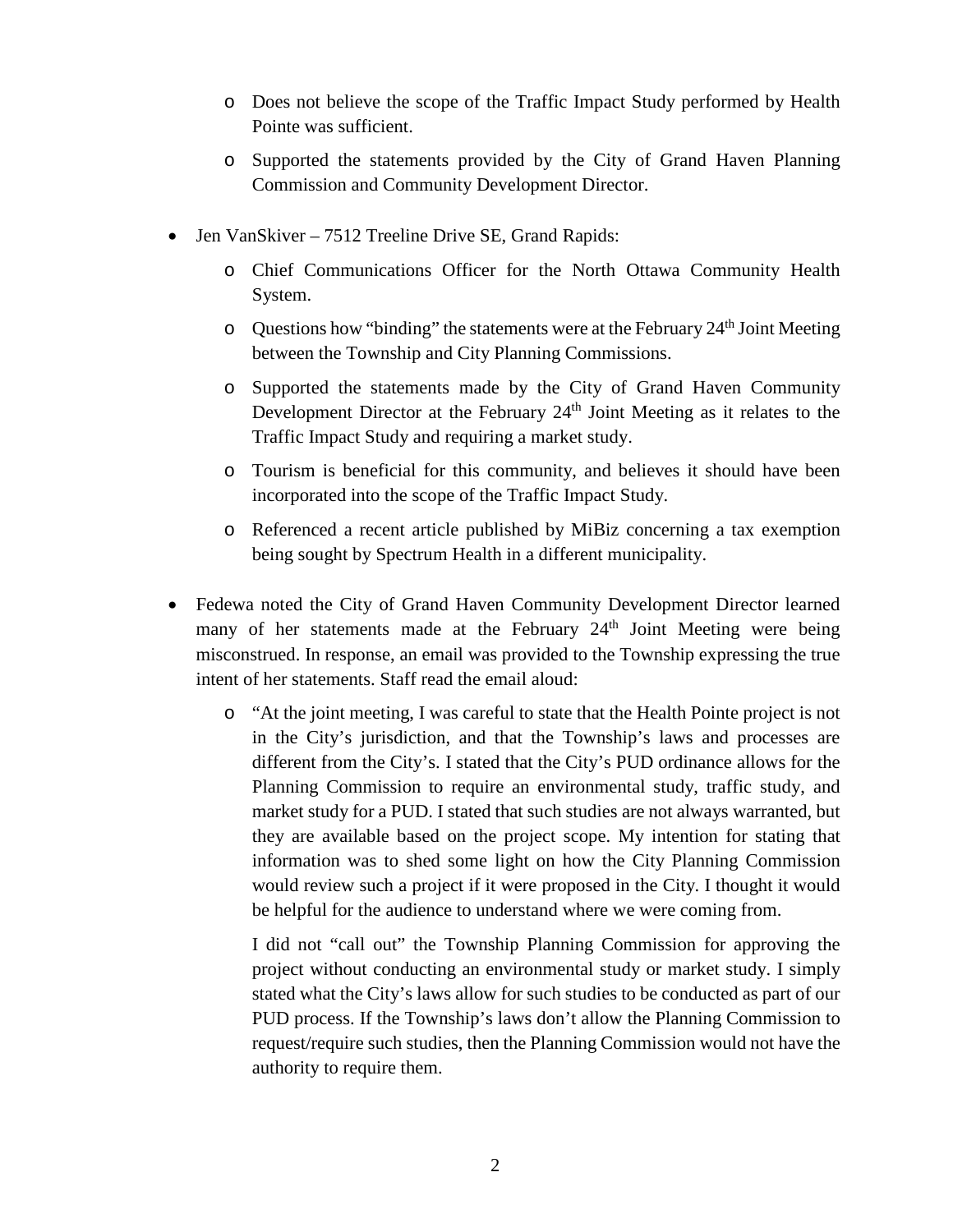I did indeed question Spectrum's traffic study. I read the traffic study prior to the meeting and had some questions I wanted to ask of the traffic engineer, so I took that opportunity to ask them. I believe their methodology could be improved upon to get more accurate results that reflect our community's traffic patterns (summer traffic, proximity to schools, manufacturing shift change traffic, etc.). We were there primarily to make a formal recommendation on road improvements based on the results of that study. I did not feel comfortable asking my Planning Commission to do that based on the information provided by Spectrum's traffic engineer.

As I said in the meeting, I appreciate the Township inviting City staff and our Planning Commission to participate in the meeting. I look forward to more joint meetings in the future. Although these meetings can be uncomfortable and contentious, open communication is critical to our continued success as a community."

• Bultie provided an example of what kind of information can be included in a market study, and specifically referenced the Walmart PUD. A market study would not include information specific to a competing business.

### VII. PUBLIC HEARING

A. Special Land Use – Soil Removal – Cech

Kantrovich opened the public hearing at 7:46 p.m.

Fedewa provided an overview through a memorandum dated March  $3<sup>rd</sup>$ .

Representatives Joe Cech, co-property owner and Jim Milanowski, engineer from Milanowski & Englert were present and available to answer questions:

- Jim Milanowski, engineer from Milanowski & Englert:
	- o The noise rating of the proposed construction equipment exceeds the maximum permissible sound levels described in the Noise Ordinance. However, these are standard pieces of equipment, so he is unclear what type of resolution could be identified.
		- Additionally, the haul road is along the north boundary line, which abuts industrially zoned properties, and not the residential properties to the south.
		- Noise will be sporadic, and not continuous.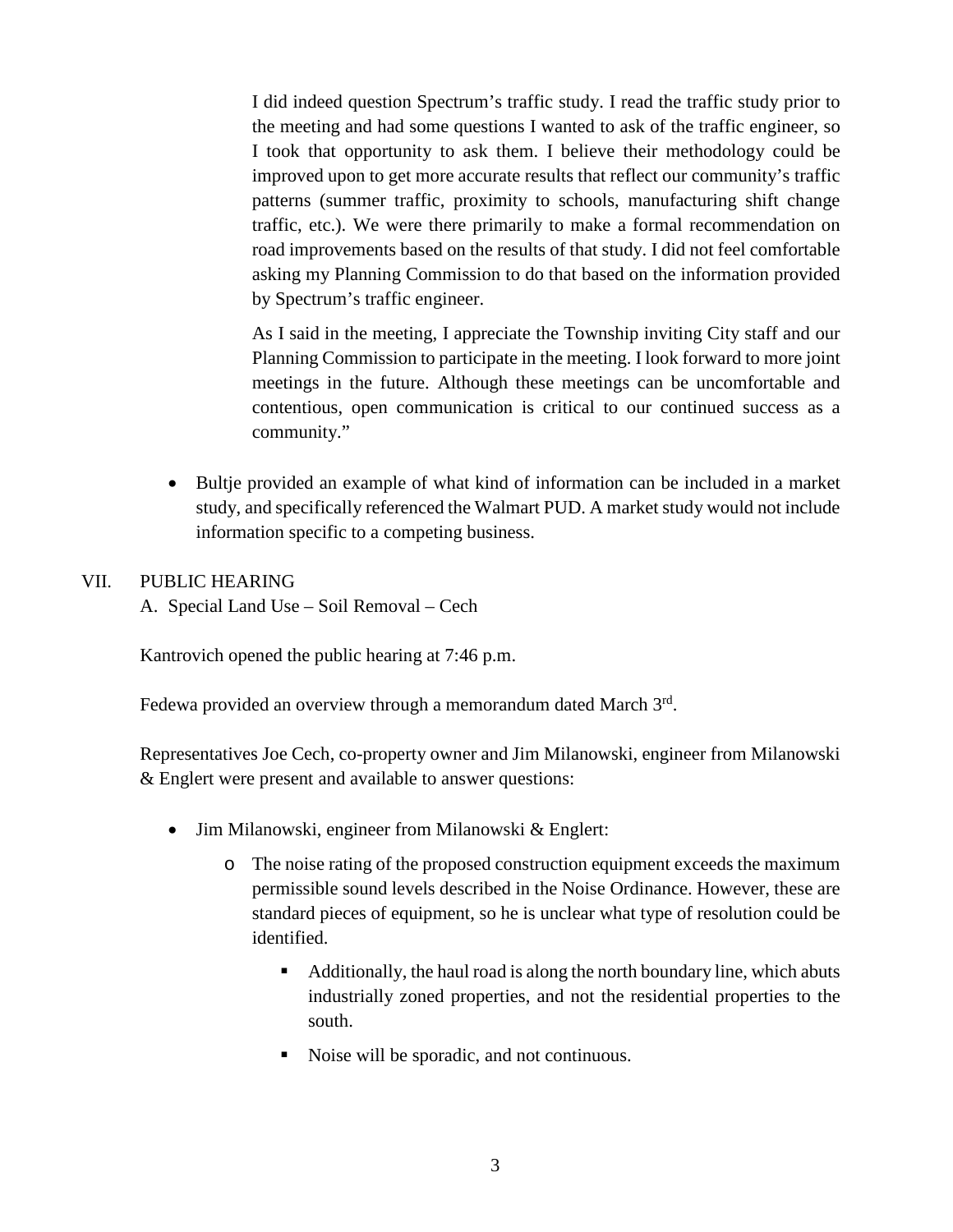- o If required by the Planning Commission, the applicant intends to follow through with performing a wetland determination and submitting to the DEQ to learn if a permit is required under part 303.
- o Final grade will assist with efficient percolation of soils.
- o Proposal will be demand-based excavation using an in-bank removal process.
- o Noted the parcel is zoned Agricultural, and master-planned for Medium Density Residential.
- $\circ$  Intends to reclaim and rehabilitate property in 125' x 125' segments, which will restore the site much faster, and reduce the amount of stripped land that is exposed and could lead to sand blows. Meaning, each phase will be reclaimed incrementally before commencing to the next phase.
- o Haul road on the subject parcel is believed to be comprised of a combination of crushed concrete and milled asphalt. Understands that if dust is being created by the truck movements, the applicant will be responsible for treating the road to become compliant with the dustless surface requirement.
- o Confirmed the City of Grand Haven appears to be willing to grant the unobstructed use of the access road across their parcel for the duration of the project, but a fee is required before permission would be granted.
- Joe Cech, co-Trustee of the Anna Cech Trust, and applicant:
	- $\circ$  The current agricultural activity occurring on the 36 $\pm$  acre parcel are the growing of several types of berries, which comprises approximately 4 acres.
	- o Long-term agricultural objective is to expand the berry farming operation.
- Ray Nelson 16585 Sleeper Street, Grand Haven Township:
	- o Lives adjacent to the subject property. Has reviewed the plans, and walked the property. Does not believe there will be any issues if the plans are followed.
		- **Property is in an isolated location, and is not highly visible from the** street.
	- o Has two concerns:
		- Ensure reclamation and rehabilitation of the disturbed area is achieved.
		- Over the years the applicant has removed trees on the site and created a pseudo-berm around the property line. Believes this may have a negative effect on the surface waters ability to reach the wetlands. Furthermore, believes it is a physical barrier to wildlife movements.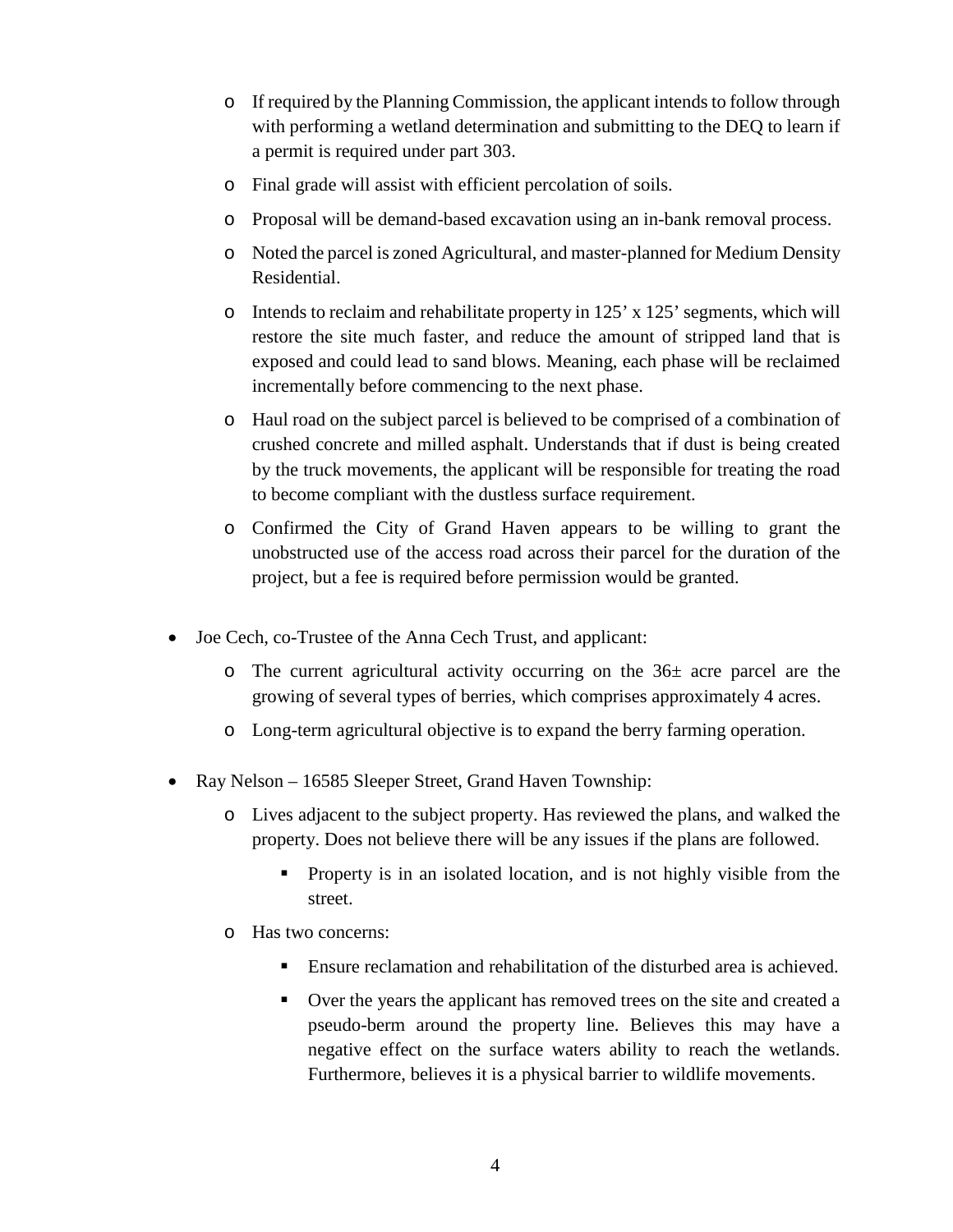- o 61,000 cubic yards equates to approximately 3,000 truckloads of material leaving the site.
- o Requests the applicant not be permitted to access 168th Avenue because that segment of road is not a designated truck route.

Kantrovich closed the public hearing at 8:07 p.m.

## VIII. OLD BUSINESS

A. Special Land Use – Soil Removal – Cech

The application was discussed by Commissioners and focused on:

- Concerned about the lack of a designated access point for public roadways. The applicant has not secured permission from the City of Grand Haven to utilize the roadway on their parcel of land. Furthermore, the Jost International Corp permission is only valid until 12/31/2016.
- Questioned:
	- o Anticipated number of trucks that would access the site each day. Likely 10 30 per day.
	- o Noise rating of the equipment compared to the number of trucks access the site, and the proximity of the haul road.
	- o Total depth of sand to be removed.
- Interested in requiring the applicant to schedule an inspection of each phase to ensure reclamation and rehabilitation has occurred prior to the commencement of a future phase.
- Compared the noise level of new residential developments to the applicant's proposal. New residential development may not have homes nearby. Whereas this proposal has approximately 8 adjacent homes. Furthermore, new development would not have the potential for dozens of trucks per day for a period of three years hauling excavation material off-site.
- $\bullet$  168<sup>th</sup> Avenue should not be utilized as a third option for access to a public roadway because that segment is not a designated truck route.
- Considered requiring the applicant to plant trees and shrubs to maximize erosion protection. However, the same effect can likely be achieved by utilizing a higher quality seed mixture. Requested staff contact the local branch of the US Department of Agriculture's Natural Resources Conservation Service for guidance.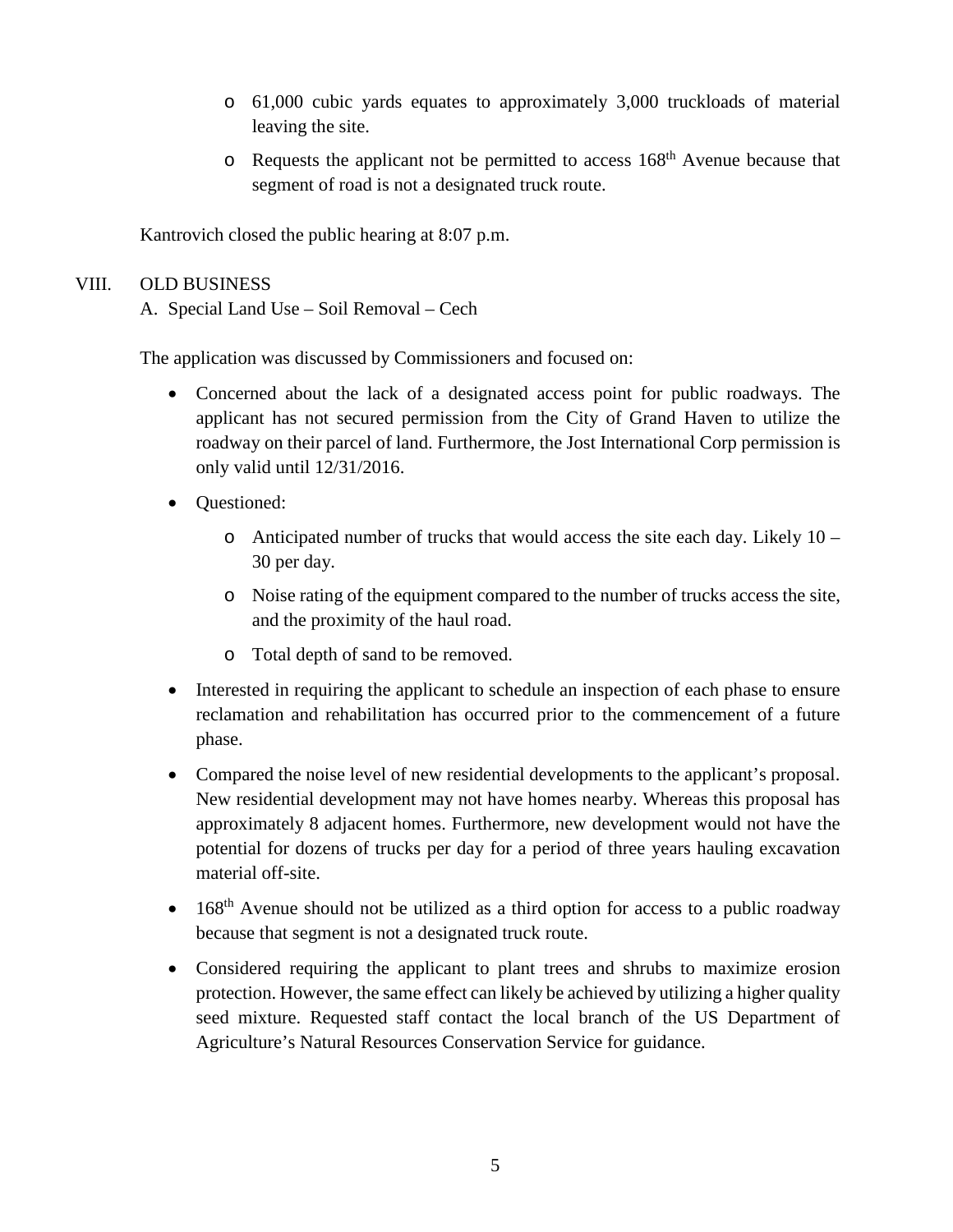**Motion** by Robertson, supported by Gignac, to **conditionally approve** the Anna Cech Trustees Special Land Use application for the Removal and Processing of Natural Resources for a period of 3 years, and up to 61,000 cubic yards of material. This is based on the application meeting the requirements and standards set forth by the Grand Haven Charter Township Zoning Ordinance and Master Plan, and based on the Special Land Use and Site Plan motion in the March 3, 2016 Community Development Memo. Approval shall be conditioned upon:

- 1. Prior to commencement, obtain a permit or Letter of No Authority from the DEQ as it relates to part 303, which is required if there are any wetland on the property that will be impacted by the road, stockpiling, excavation etc.
- 2. Prior to commencement, applicant shall submit a revised plan that identifies a higher quality seed mixture will be utilized around the perimeter of the Area of Disturbance. Shall be planted 30 feet to 40 feet in width to maximize erosion protection. Revised plans are subject to staff approval.
- 3. Prior to commencement, applicant shall submit documentation from the City of Grand Haven granting continuous and unobstructed access during the proposed three year removal process.
- 4. Minimally, staff must perform an annual inspection to ensure the reclamation and rehabilitation of each phase is adhering to the approved plans.
- 5. Required to adhere to the Truck Route Ordinance at all times.

#### **Which motion carried unanimously**.

B. PUD Amendment – Health Pointe Revisions

LaMourie recused himself due to a conflict of interest. His employer is under contract to render architectural and engineering services for Spectrum Health.

Fedewa provided an overview through a memorandum dated March  $3<sup>rd</sup>$ .

The application was discussed by Commissioners and focused on:

- Requested staff provide a review of the Special Joint Meeting that occurred between the City of Grand Haven and Township Planning Commissions.
	- o Scope of the Health Pointe Traffic Impact Study was appropriate for the project.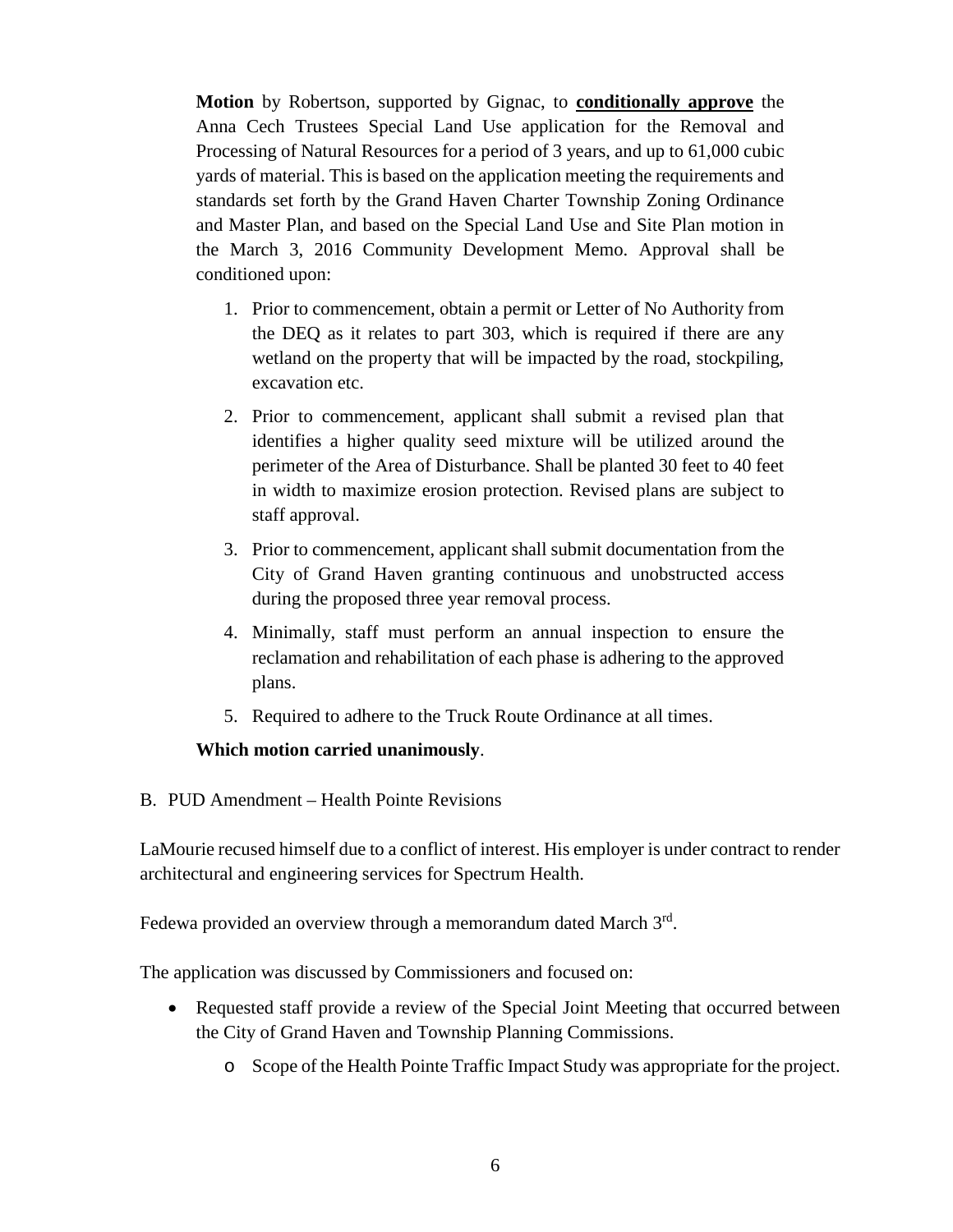- o The City of Grand Haven will likely perform an expanded Traffic Impact Study to obtain additional data on tourism traffic, manufacturing shift-change traffic, and the impact surrounding schools have on the traffic patterns.
- Fedewa noted the applicant has amended the height of the proposed building. Intend to remove mechanical penthouse from the roof of the third-story, which will result in a maximum building height of 45 feet.
- Bultje described the addition findings identified in the proposed report, which included building height, land use interpretations of the zoning districts, and the incorporation of the proposed Zoning Text Amendment Ordinance.

**Motion** by Robertson, supported by Gignac, to recommend to the Township Board **approval with conditions** of the Health Pointe PUD Amendment, which includes the revised elevations and revised landscape plan, after the Planning Commission met with the City of Grand Haven Planning Commission to discuss the Traffic Impact Study as it relates to the Robbins Road Sub-Area Plan. This is based on the application meeting the requirements and standards set forth by the Grand Haven Charter Township Zoning Ordinance and Master Plan. The motion is subject to, and incorporates, the following report concerning the PUD Amendments, which report also references certain Zoning Ordinance amendments recently recommended by the Planning Commission concerning planned unit developments in general. Further, the Planning Commission respectfully requests that the Township Board not return this matter to the Planning Commission again; rather, the Planning Commission requests that the Township Board approve this recommendation by the Planning Commission or else work out any differences directly with the developer. **Which motion carried**, as indicated by the following roll call vote:

Ayes: Kantrovich, Robertson, Cousins, Gignac, Wilson Nayes: Kieft, Taylor Absent: Reenders Abstained: LaMourie

#### **REPORT**

Pursuant to the provisions of the Grand Haven Charter Township (the "Township") Zoning Ordinance (the "Zoning Ordinance"), the following is the report of the Grand Haven Charter Township Planning Commission (the "Planning Commission") concerning an application by Health Pointe Corp (the "Developer") for approval of a Health Pointe Planned Unit Development Amendment (the "Project" or the "PUD").

The Project will consist of a 120,000 square foot three story medical office building. This 12 acre project will be located on the remaining five outlots from the original 1998 Meijer PUD. The Project as recommended for approval is shown on a final site plan, last revised 12/9/2015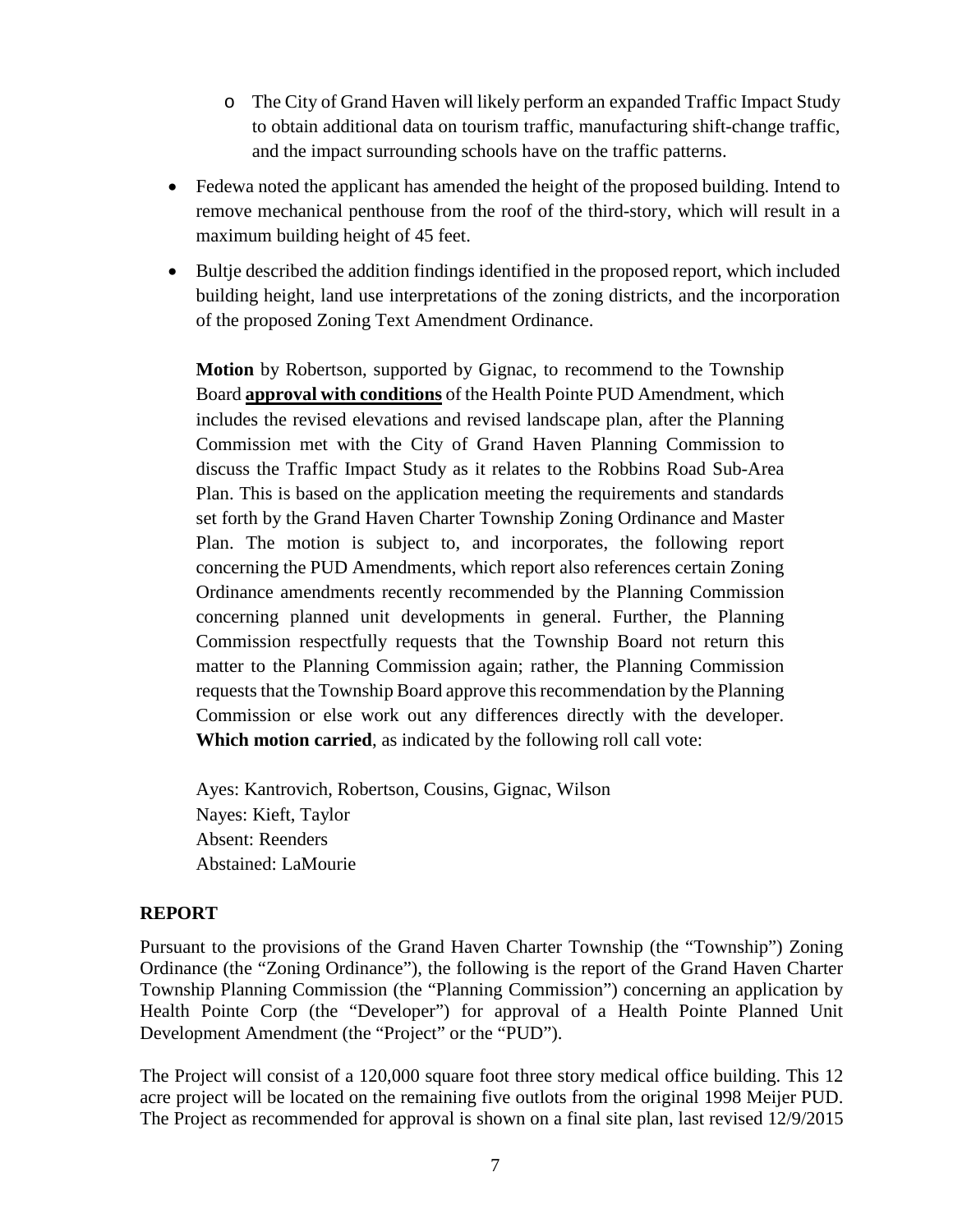(the "Final Site Plan"); final landscape plan, last revised 2/10/2016 (the "Final Landscape Plan"); and final building elevation renderings, last revised 2/19/2016 (the "Final Elevations"); collectively referred to as the "Documentation," presently on file with the Township.

The purpose of this report is to state the decision of the Planning Commission concerning the Project, the basis for the Planning Commission's recommendation, and the Planning Commission's decision that the Health Pointe PUD Amendment be approved as outlined in this motion. The Developer shall comply with all of the Documentation submitted to the Township for this Project. In granting the approval of the proposed PUD application, the Planning Commission makes the following findings pursuant to Section 17.04.3 of the Zoning Ordinance.

By this report, the Planning Commission affirms its prior recommendation of approval, made on December 7, 2015, after the Planning Commission has completed the tasks assigned by the Township Board at its meeting on January 25, 2016. Specifically, the Planning Commission has recommended certain amendments to the Zoning Ordinance, has reviewed certain revisions to the Project, and has met with the City of Grand Haven Planning Commission to discuss the Project.

The Planning Commission notes that the Developer's Traffic Impact Study concluded the Project would have "little or no additional impact on traffic operations" for Robbins Road or 172<sup>nd</sup> Avenue. Nonetheless, the Traffic Engineer for the Ottawa County Road Commission ("OCRC") has requested certain infrastructure improvements, and the Developer has voluntarily offered to help fund them (as noted in Section 8.T below).

- 1. The Project meets the site plan review standards of Section 23.06 of the Zoning Ordinance. Specifically, pursuant to Section 23.06.7, the Planning Commission finds as follows:
	- A. The uses proposed will not adversely affect the public health, safety, or welfare. Uses and structures located on the site take into account topography, size of the property, the uses on adjoining property and the relationship and size of buildings to the site. The site will be developed so as not to impede the normal and orderly development or improvement of surrounding property for uses permitted in this Ordinance.
	- B. Safe, convenient, uncontested, and well defined vehicular and pedestrian circulation is provided for ingress/egress points and within the site. Drives, streets and other circulation routes are designed to promote safe and efficient traffic operations within the site and at ingress/egress points.
	- C. The arrangement of public or private vehicular and pedestrian connections to existing or planned streets in the area are planned to provide a safe and efficient circulation system for traffic within the Township.
	- D. Removal or alterations of significant natural features are restricted to those areas which are reasonably necessary to develop the site in accordance with the requirements of this Ordinance. The Planning Commission has required that landscaping, buffers, and/or greenbelts be preserved and/or provided to ensure that proposed uses will be adequately buffered from one another and from surrounding public and private property.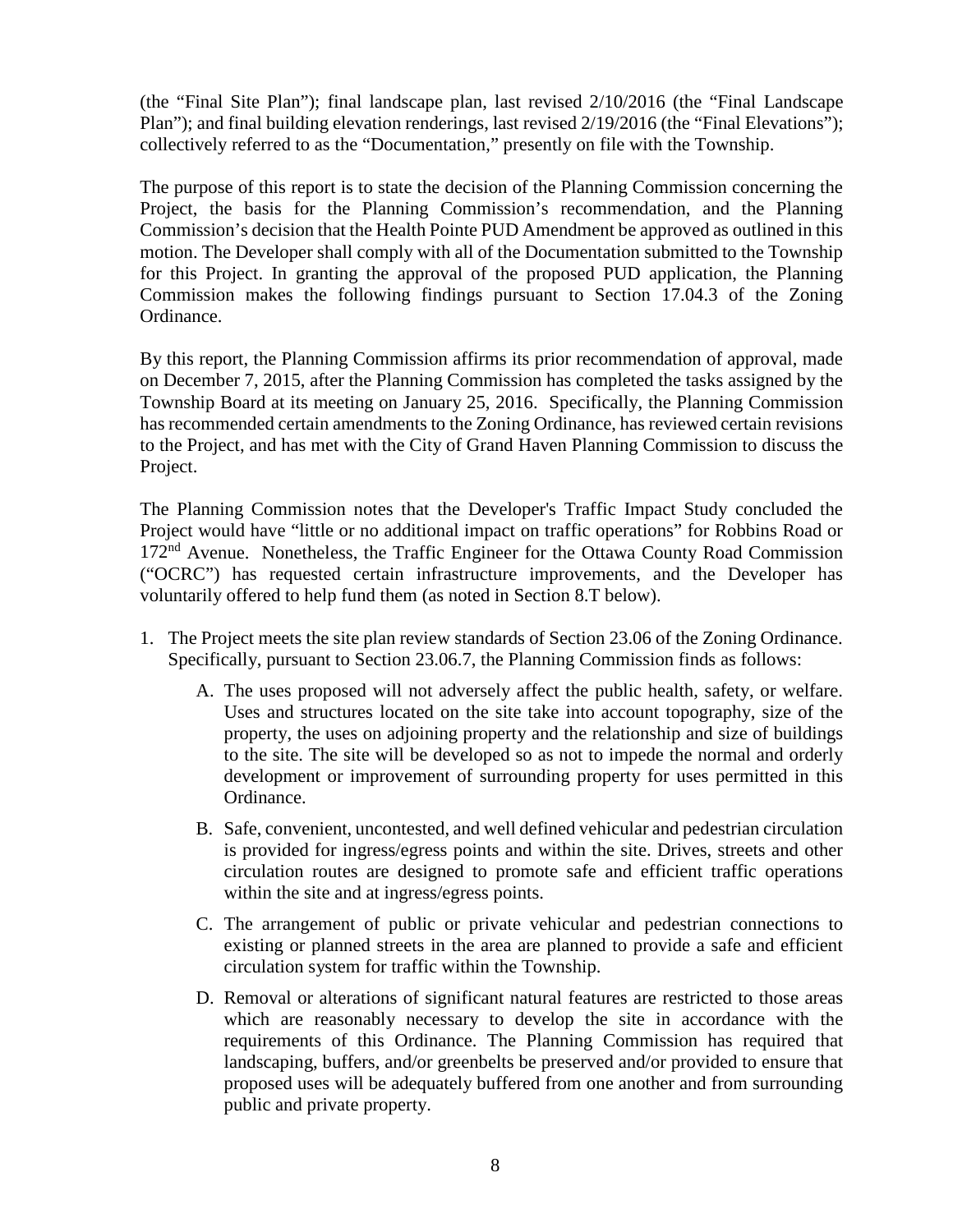- E. Areas of natural drainage such as swales, wetlands, ponds, or swamps are protected and preserved insofar as practical in their natural state to provide areas for natural habitat, preserve drainage patterns and maintain the natural characteristics of the land.
- F. The site plan provides reasonable visual and sound privacy for all dwelling units located therein and adjacent thereto. Landscaping shall be used, as appropriate, to accomplish these purposes.
- G. All buildings and groups of buildings are arranged so as to permit necessary emergency vehicle access as requested by the fire department.
- H. All streets and driveways are developed in accordance with the OCRC specifications, as appropriate.
- I. Appropriate measures have been taken to ensure that removal of surface waters will not adversely affect neighboring properties or the public storm drainage system. Provisions have been made to accommodate stormwater, prevent erosion and the formation of dust.
- J. Exterior lighting is arranged so that it is deflected away from adjacent properties and so it does not interfere with the vision of motorists along adjacent streets, and consists of sharp cut-off fixtures.
- K. All loading and unloading areas and outside storage areas, including areas for the storage of trash, which face or are visible from residential districts or public streets, are screened.
- L. Entrances and exits are provided at appropriate locations so as to maximize the convenience and safety for persons entering or leaving the site.
- M. The Documentation conforms to all applicable requirements of County, State, Federal, and Township statutes and ordinances.
- N. The general purposes and spirit of this Ordinance and the Master Plan of the Township are maintained.
- 2. The Planning Commission finds the Project meets the intent for a PUD, as described in Section 17.01.3 of the Zoning Ordinance. By approving this Project as a PUD, the Township has been able to negotiate various amenities and design characteristics as well as additional restrictions with the Developer, as described in this report, which the Township would not have been able to negotiate if the PUD Chapter of the Zoning Ordinance was not used.
- 3. Section 17.01.5, Section 17.02.1.B.3, and Section 17.02.1.B.4 of the Zoning Ordinance, as well as Section 503 of the Michigan Zoning Enabling Act, allow for departures from Zoning Ordinance requirements; these provisions are intended to result in land use development that is substantially consistent with the goals and objectives of the Township Master Plan and the Zoning Ordinance, and consistent with sound planning principles. The Developer requested five departures. The Planning Commission makes the following findings.
	- a. A building height of 54'10" (subsequently reduced to a maximum height of 45 feet) is permitted because of the following findings.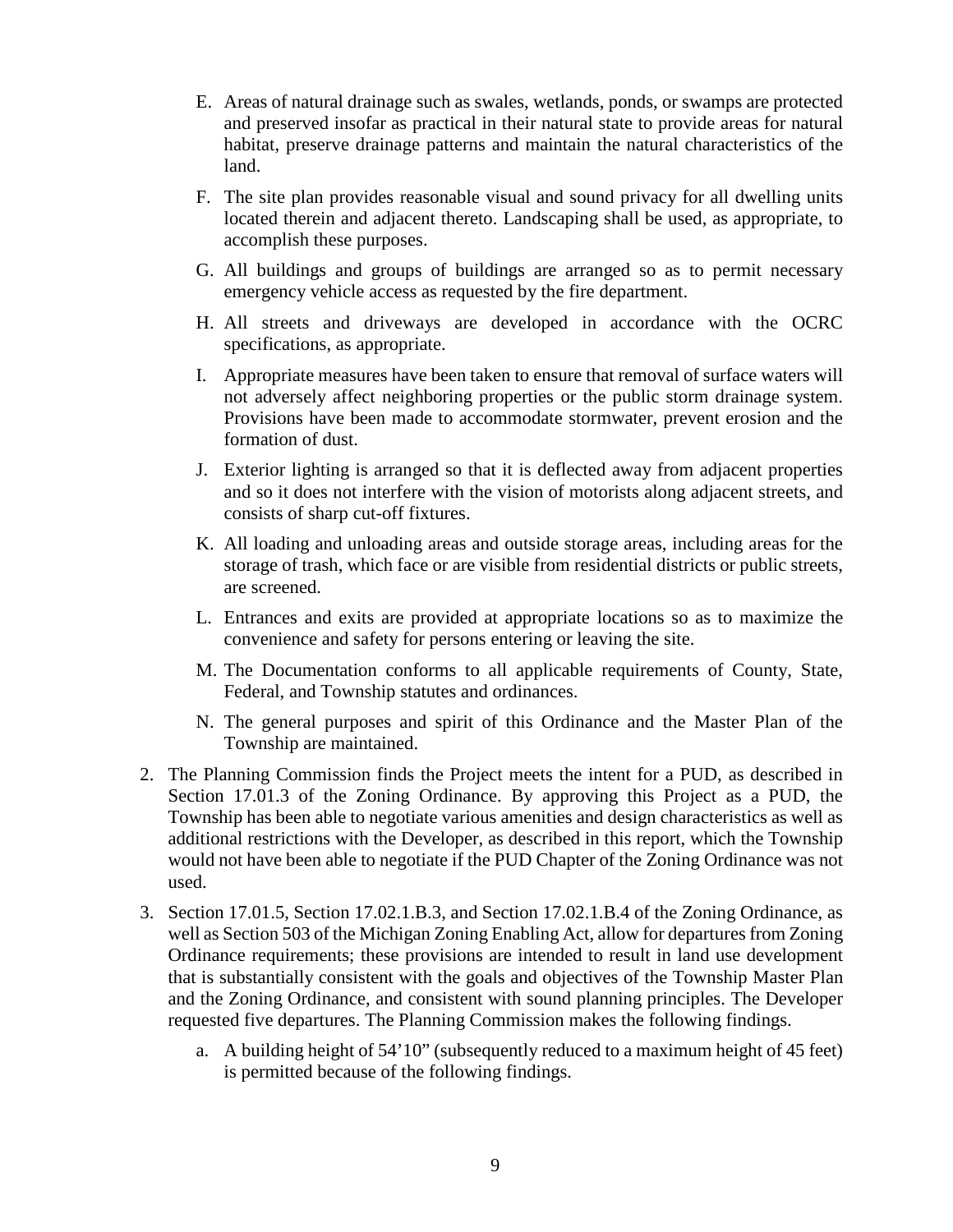- i. The Resilient Master Plan Draft encourages vertical expansion to reduce sprawl, preserve open space, and limit the cost of extending infrastructure.
- ii. The Robbins Road Sub-Area Plan encourages new development to expand vertically by exceeding 2.5 stories and 35 feet.
- iii. The Grand Haven Charter Township Fire/Rescue Department has an emergency vehicle with the ability to exceed the proposed building height, so public safety is not compromised.
- iv. Section 17.05.2.A.2 requires mechanical equipment to be visually screened from adjacent properties, public roadways, or other public areas.
- v. The Township has approved height departures for previous PUDs and even buildings outside of any PUD.
- vi. The Project is not surrounded by unique landscapes (e.g., wetlands, dunes, floodplains, etc.).
- vii. The Project does not abut residentially zoned properties, either in the Township or in the City of Grand Haven. The nearest single family dwelling is located in the City, over 1,100 feet away. The nearest dwelling located in the Township, is in a high density residential development, and is more than 550 feet away.
- viii. The parcels abutting the Project are not master planned for residential use.
- ix. In addition to all of the above, which the Planning Commission finds is adequate justification without more, the Planning Commission notes that it has recommended to the Township Board a Zoning Ordinance amendment which eliminates any doubt whatsoever that the increased height requested by the Developer for the Project is allowed in a commercial planned unit development.
- b. A total of 577 parking spaces, which is 93 spaces more than allowed by the US-31 and M-45 Area Overlay Zone (the "Overlay Zone"), is permitted because of the following findings.
	- i. Sections 15A.05.13, 15A.10.10, 17.05.1.F, and 24.03.1 require a maximum number of parking spaces unless the applicant provides a parking study that demonstrates the need for additional parking. The Developer has an established history with similar developments which establishes the need for additional parking, and has submitted a parking study to further establish the need.
	- ii. Outside of the Overlay Zone this project would have been permitted 1,200 parking spaces.
	- iii. The excess parking will not be highly visible from US-31.
- c. Three ground signs, each 48 square feet in size and six feet in total height, are permitted because of the following findings.
	- i. The original Planned Unit Development approval memorialized in the March 9, 1998 Township Board meeting minutes permits one monument (ground) sign for each outlot, not to exceed 52 square feet and five feet in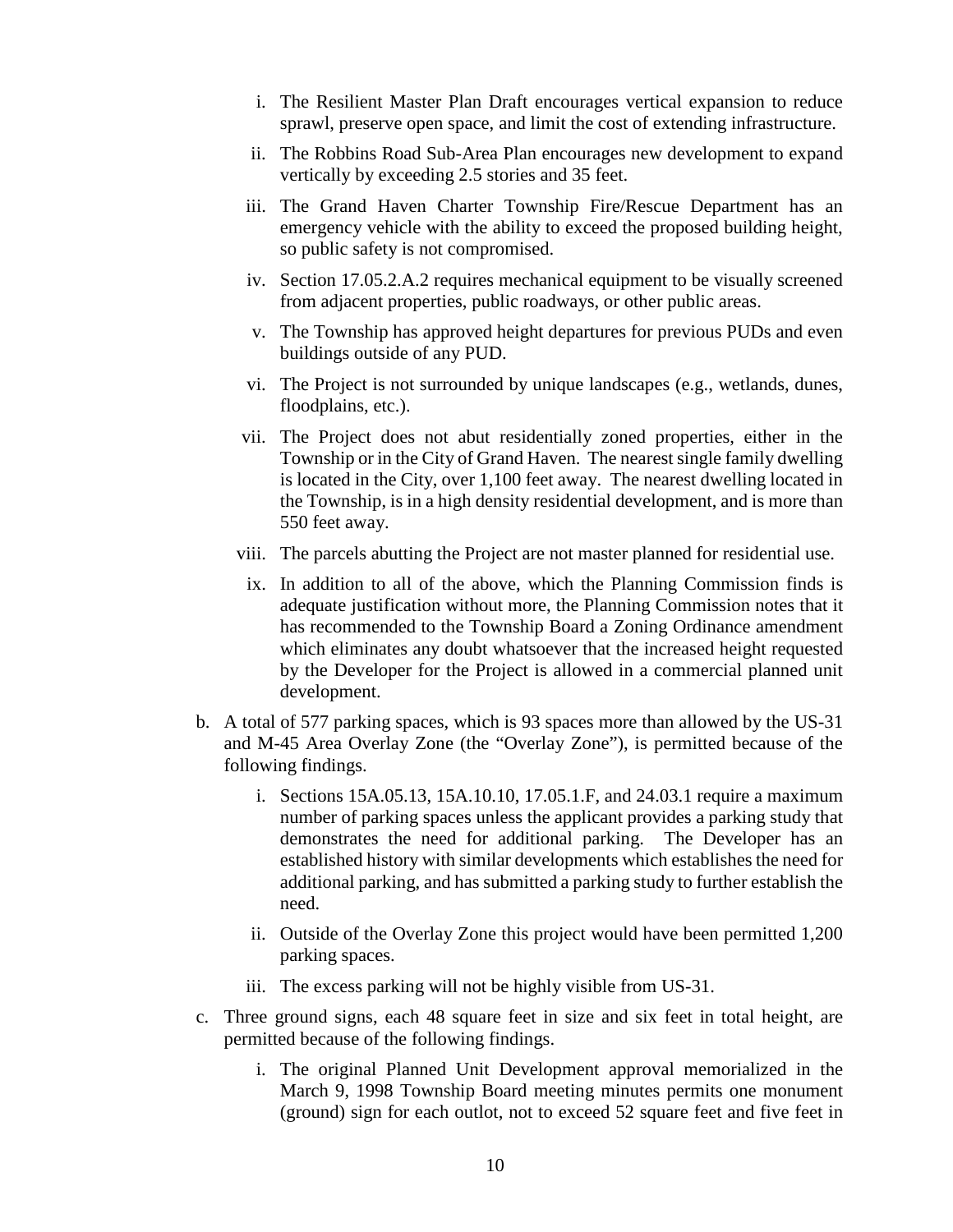height, subject to review by the Planning Commission for location. This PUD Amendment comprises five of the six outlots.

- ii. The three permitted ground signs reduce the amount of signage permitted under the 1998 PUD by 116 square feet.
- iii. A total height of six feet is permitted under Section 24.13 of the current Zoning Ordinance.
- d. Interior landscape islands shall be permitted to extend the length of the parking space, contrary to Section 15A.10.5 of the Zoning Ordinance, because of the following findings.
	- i. Aesthetics to the surrounding area will be enhanced because the interior landscape island will screen the entire length of the parking space.
	- ii. The parking spaces surround sides of the building, and each abut a private road or access road. Due to the high visibility of this parking lot this departure is approved in order to provide additional screening from adjacent roadways.
	- iii. This provision has not been uniformly enforced by the Township for other development projects in the Overlay Zone.
- e. A departure from Section 15A.10.7 of the Zoning Ordinance, which requires concrete curb and gutter throughout the parking lot and paved areas, is denied because of the following findings.
	- i. The Planning Commission has consistently required curb and gutter throughout the parking lot and paved areas of developments in the Overlay Zone.
	- ii. As required by Section 15A.10.7, the Developer did not provide compelling evidence to find that overall stormwater disposition will be enhanced if the curbing requirement is reduced.
- 4. Compared to what could have been constructed by right, the Project has been designed to accomplish the following objectives from Section 17.01.4 of the Zoning Ordinance.
	- A. The Project will encourage the use of land in accordance with its natural character and adaptability;
	- B. The Project will promote innovation in land use planning and development;
	- C. The Project will promote the enhancement of commercial employment and traffic circulation for the residents of the Township;
	- D. The Project will promote greater compatibility of design and better use between neighboring properties; and
	- E. The Project will promote more economical and efficient use of the land while providing harmonious integration of necessary commercial and community facilities.
- 5. The Project meets the following qualification requirements of Section 17.02 of the Zoning Ordinance:
	- A. The Project meets the minimum size of five acres of contiguous land.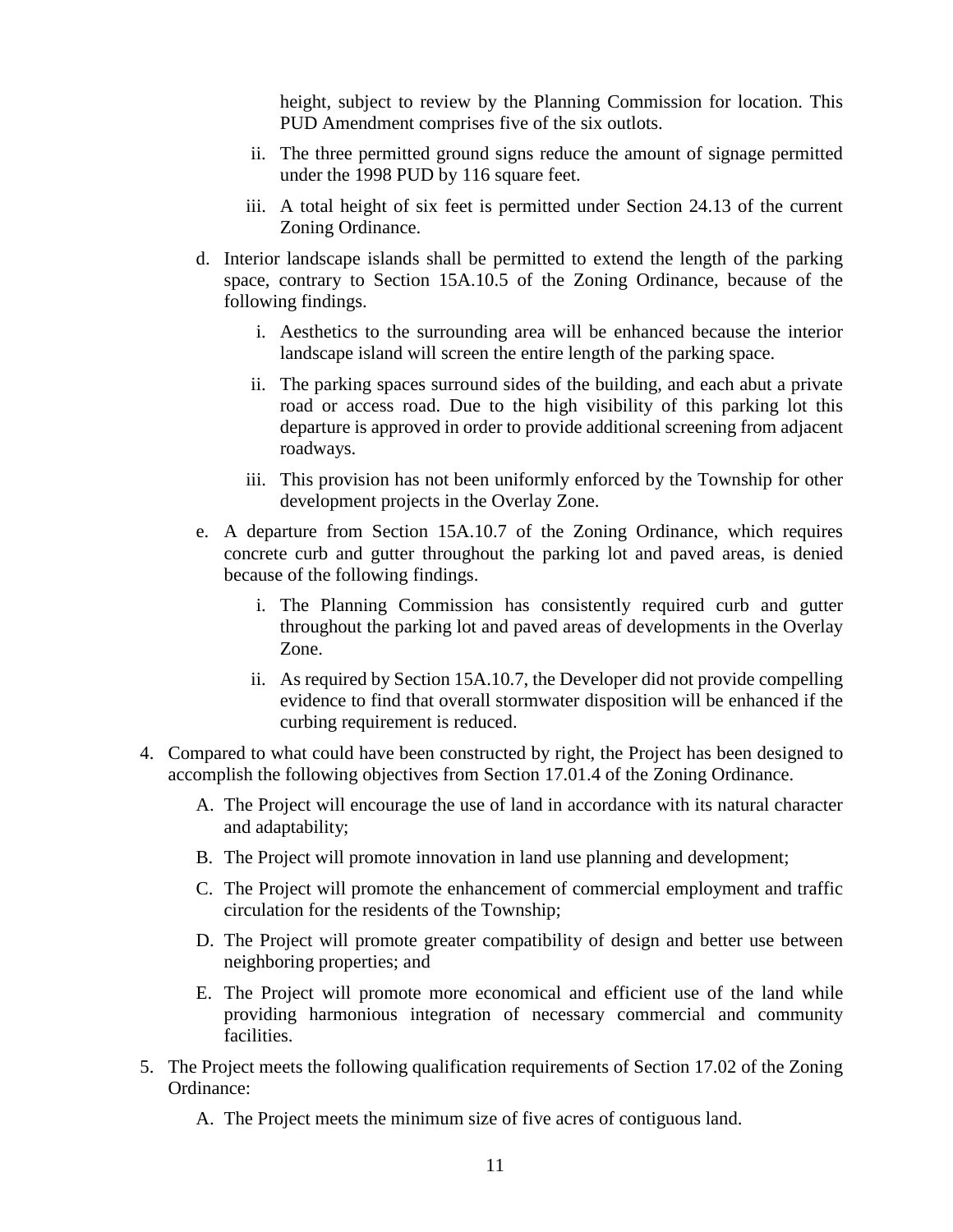- B. The PUD design substantially promotes the Intent and Objectives of Section 17.01 of the Zoning Ordinance; it further permits an improved layout of land uses and roadways that could not otherwise be achieved under normal zoning.
- C. The Project, as part of the original 1998 PUD, contains two or more separate and distinct uses.
- 6. The Planning Commission also finds the Project complies with the general PUD Design Considerations of Section 17.05 of the Zoning Ordinance.
	- A. The stormwater management system for the Project and the drainage facilities will properly accommodate stormwater on the site, will prevent runoff to adjacent properties, and are consistent with the Township's groundwater protection strategies.
	- B. The Project will not interfere with or unduly burden the water supply facilities, the sewage collection and disposal systems, or other public services such as school facilities, park and recreation facilities, etc.
	- C. Utility services within the Project shall be underground. This includes but is not limited to electricity, gas lines, telephone, cable television, public water and sanitary sewer.
	- D. The internal road system in the Project is designed to limit destruction of existing natural vegetation and to decrease the possibility of erosion.
	- E. Vehicular circulation, traffic and parking areas have been planned and located to minimize effects on occupants and users of the Project and to minimize hazards to adjacent properties and roadways.
	- F. Parking requirements for each use have been determined to be in accordance with Chapter 24 (Parking, Loading Space, and Signs), and the deviation from Section 15A.10.10 is covered elsewhere in this motion.
	- G. Street lighting will be installed in the same manner as required under the Township's Subdivision Control Ordinance.
	- H. Buildings in the Project have been sited to protect natural resources. Natural features such as natural grade, trees, vegetation, water bodies and others have been incorporated into the Documentation.
	- I. Architectural design features visually screen the mechanical and services areas from adjacent properties, public roadways, and other public areas.
	- J. The exterior walls greater than 50 feet in horizontal length or that can be viewed from a public street contain a combination of architectural features, variety of building materials, and landscaping near the walls.
	- K. Onsite landscaping abuts the walls so the vegetation combined with architectural features significantly reduce the visual impact of the building mass when viewed from the street.
	- L. The predominant building materials have been found to be those characteristic of the Township such as brick, native stone, and glass products. Pre-fabricated metal panels used to screen the mechanical penthouse do not dominate the building exterior of the structure.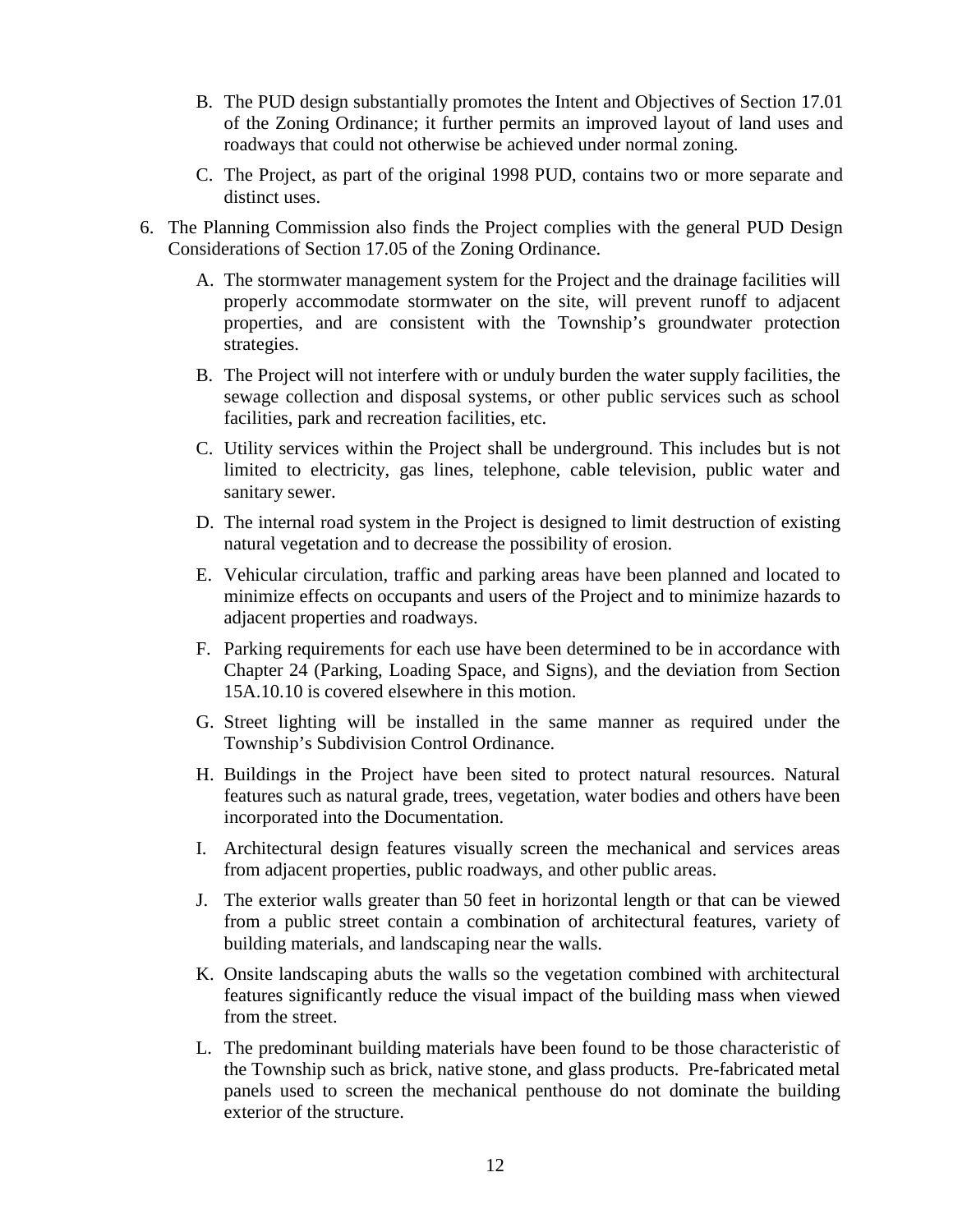- M. Landscaping, natural features, open space and other site amenities have been located in the Project to be convenient for occupants of, and visitors to, the PUD.
- N. The Project is reasonably compatible with the natural environment of the site and the adjacent premises.
- O. The Project will not unduly interfere with the provision of adequate light or air, nor will it overcrowd land or cause an unreasonably severe concentration of population.
- P. Exterior lighting within the Project complies with Chapter 20A for an LZ 3 zone.
- Q. Outside storage of materials shall be screened from view.
- R. Signage is compliant with Section 24.13 of the Zoning Ordinance, and the Planning Commission recommended the Township Board approve a modification to the sign provisions found in the March 9, 1998 meeting minutes of the original PUD.
- S. The Project will not have a substantially detrimental effect upon or substantially impair the value of neighborhood property, as long as all of the standards and conditions of this approval of the Project are satisfied.
- T. The Project is in compliance with all applicable Federal, State, County, and local laws and regulations. Any other permits for development that may be required by other agencies shall be available to the Township Board before construction is commenced.
- U. No additional driveways onto public roadways have been permitted.
- V. The Project is consistent with the goals and objectives of the Master Land Use Plan. Specifically, it is consistent with the Master Plan designation of the property in question.
- 7. The Planning Commission also finds the Project complies with the Overlay Zone findings and statement of purpose found in Section 15A.01 of the Zoning Ordinance.
	- A. The Project accommodates a variety of uses permitted by the underlying zoning, but ensures such uses are designed to achieve an attractive built and natural environment.
	- B. The Project provides architectural and site design standards that are more demanding than required elsewhere in the Township in order to promote harmonious development and complement the natural characteristics in the western sections of the Township.
	- C. The Project promotes public safety and efficient flow of vehicular traffic by minimizing conflicts from turning movements resulting from the proliferation of unnecessary curb cuts and driveways.
	- D. The Project ensures safe access by emergency vehicles.
	- E. The Project encourages efficient flow of traffic by minimizing the disruption and conflicts between through traffic and turning movements.
	- F. The Project preserves the capacity along US-31 and other roads in the Overlay Zone by limiting and controlling the number and location of driveways, and requires alternate means of access through service drives.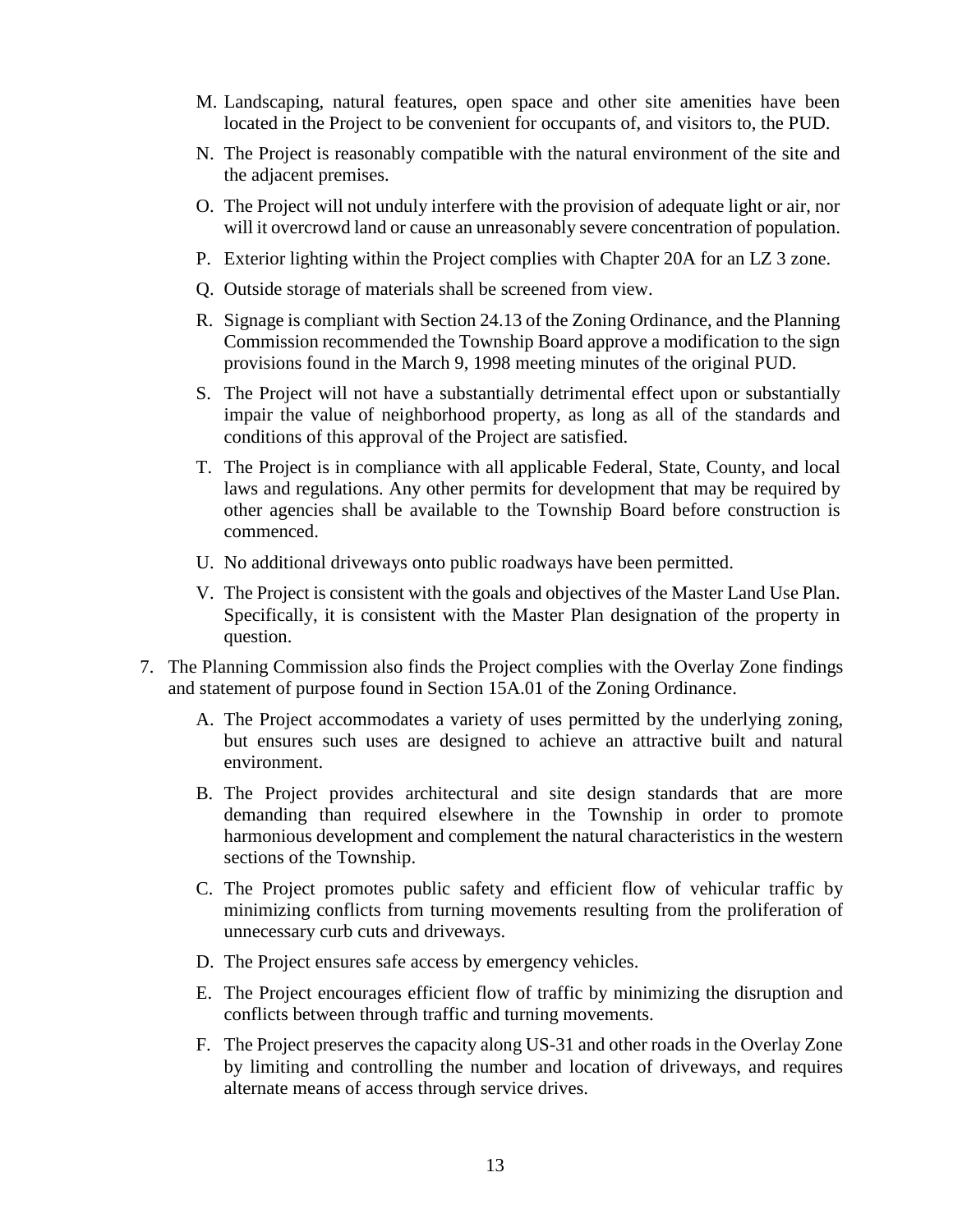- G. The Project seeks to reduce the number and severity of crashes by improving traffic operations and safety.
- H. The Project requires coordinated access among adjacent lands where possible.
- I. The Project provides landowners with reasonable access through a service drive.
- J. The Project requires demonstration that prior to approval of any land divisions, the resultant parcels are accessible through compliance with the access standards.
- K. The Project preserves woodlands, view sheds, and other natural features along the corridor.
- L. The Project ensures that distractions to motorists are minimized by avoiding blight and clutter while providing property owners and businesses with appropriate design flexibility and visibility.
- M. The Project implements the goals expressed in the US-31/M-45 Corridor Study.
- N. The Project establishes uniform standards to ensure fair and equal application.
- O. The Project addresses situations where existing development within the Overlay Zone does not conform to the standards.
- P. The Project promotes a more coordinated development review process with the OCRC.
- 8. The Planning Commission also finds the Project complies with the conditions of approval described in the March 9, 1998 Township Board meeting minutes for the original PUD, which conditions are still applicable to the Project, and it shall comply with the below additional conditions as well.
	- A. Outlot development was subjected to site plan review.
	- B. Parking lots are setback a minimum of 25 feet.
	- C. Outlot has architectural materials and landscaping compatible with that of the principal Meijer facility and site.
	- D. Location of monument (ground) signs have been approved.
	- E. Monument (ground) signs do not exceed 52 square feet.
	- F. Monument (ground) sign has a maximum height of six feet as permitted by Section 24.13 of the current Zoning Ordinance.
	- G. Revisions or changes to the conditions are made by the Township Board after a public hearing. These conditions are binding upon the Developer and all successor owners or parties in interest in the Project.
	- H. Drainage for the Project is approved by the Ottawa County Water Resources Commissioner ("OCWRC").
	- I. Any violation of the conditions constitute a violation of the Zoning Ordinance, and in addition to the remedies provided therein, shall be cause for the Township Board to suspend or revoke any zoning or building permit applicable to the project.
	- J. The right is reserved by the Township to impose additional conditions if reasonably necessary to achieve the purposes of the Zoning Ordinance.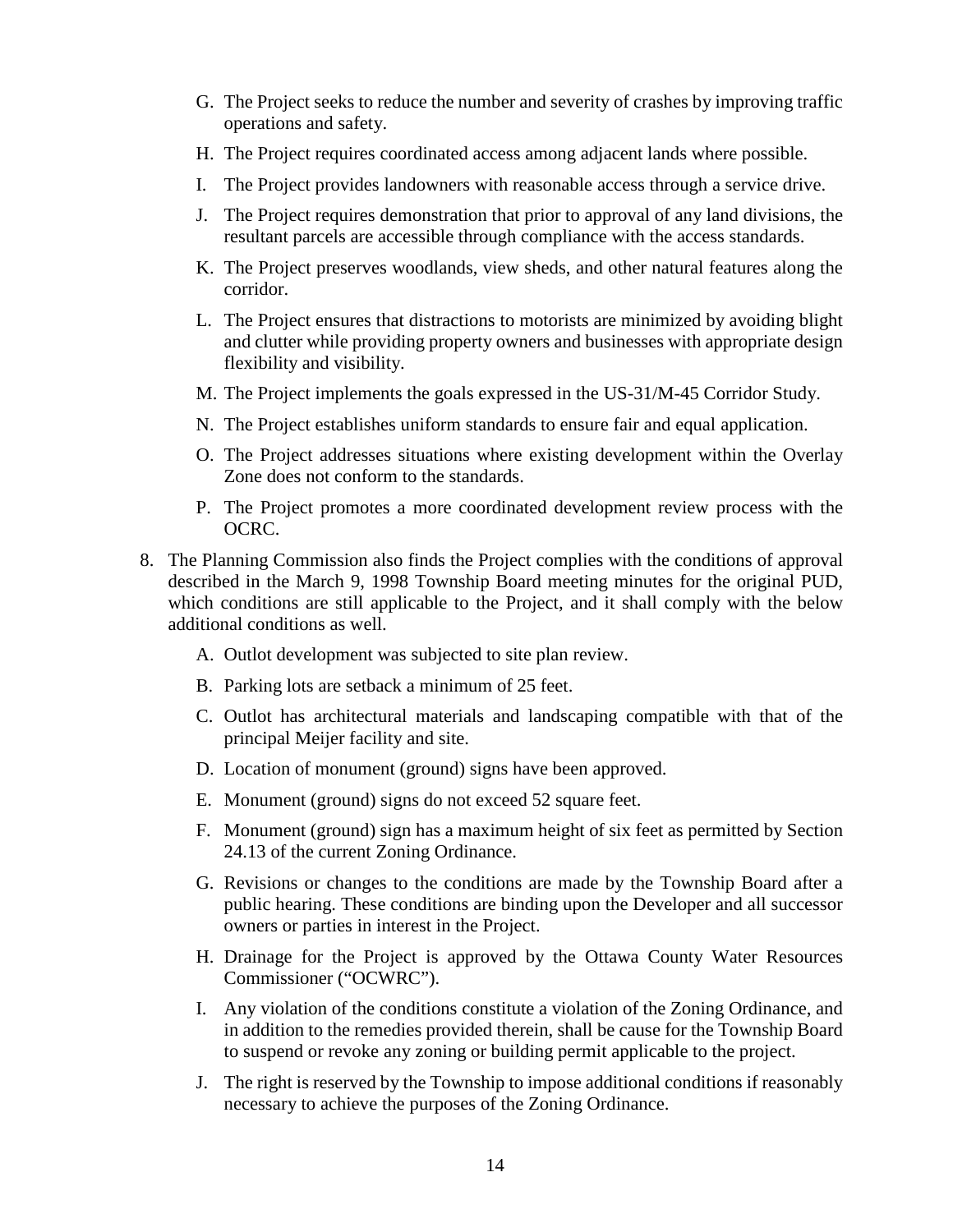- K. The PUD approval is personal to the Developer and shall not be transferred by the Developer to a third party without the prior written consent of the Township.
- L. Except as expressly modified, revised or altered by these conditions the Project shall be acquired, developed, and completed in conformance with the Zoning Ordinance, as amended, and all other applicable Township ordinances.
- M. Approval and compliance with all requirements set forth by the OCRC, and if applicable the OCWRC. No building permits shall be issued until all permits have been obtained.
- N. The Developer shall enter into a PUD Contract with the Township. The Contract shall be reviewed and approved by the Township Board prior to the issuance of building permits.
- O. The Developer shall agree to an access easement to the Township for the purpose of realigning the north end of Whittaker Way directly with DeSpelder Street pursuant to the Robbins Road Sub-Area Plan. The Developer shall preliminarily identify the easement area on the Final Site Plan, and the easement shall be drafted by the Township Attorney and approved by the Township Board prior to the issuance of building permits.
- P. This approval is also conditioned upon the Developer meeting all applicable Federal, State, County and Township laws, rules and ordinances.
- Q. The Developer shall comply with all of the requirements of the Documentation, specifically including all of the notes contained thereon, and all of the representations made in the written submissions by the Developer to the Township for consideration of the Project.
- R. The parking areas in the Project are "backloaded," which means that the Final Site Plan has been revised to allow vehicles to enter or leave the parking areas as far from the building in the Project as possible.
- S. In the event of a conflict between the Documentation and these conditions, these conditions shall control.
- T. The Township understands it could not require this condition. However, the Developer has voluntarily made an offer, and the Township has relied upon the offer in considering this application. Specifically, the Developer offered to pay 15 percent of the cost of restriping Robbins Road, based on finalized scope and pricing, not to exceed \$7,000.00; and 50 percent of the cost of Box Span type traffic signal upgrades at the Robbins Road and Ferry Street/172nd Avenue intersection, based on finalized scope and pricing, not to exceed \$125,000.00. The Township and the Developer shall enter into a contract for these payments by the Developer.
- 9. The Planning Commission finds that the Project complies with the uses permitted for a commercial planned unit development, as described in Section 17.08 of the Zoning **Ordinance** 
	- A. Office buildings, together with accessory buildings and uses customarily incidental to office buildings, have historically been and are currently permitted to be located in commercial planned unit developments.